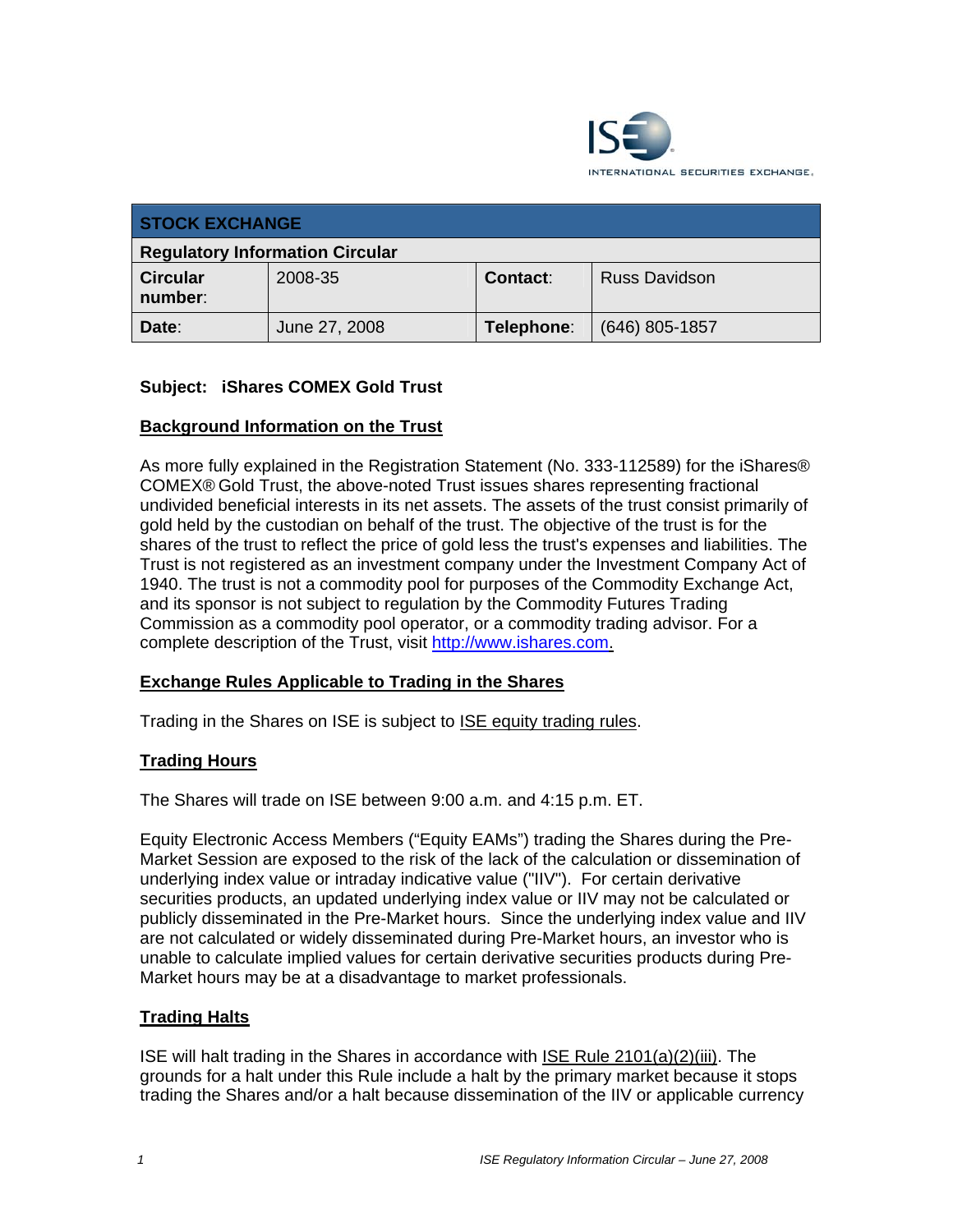spot price has ceased, or a halt for other regulatory reasons. In addition, ISE will stop trading the Shares if the primary market de-lists the Shares.

#### **Delivery of a Prospectus**

Consistent with the requirements of the Securities Act and the rules thereunder, investors purchasing Shares in the initial public offering and anyone purchasing Shares directly from a Fund (by delivery of the designated securities) must receive a Prospectus. In addition, Equity EAMs are required to deliver a Prospectus to all purchasers of newly-issued Shares (i.e. during the initial public offering). Equity EAMs purchasing shares from a Fund for resale to investors will deliver a Prospectus to such investors.

Prospectuses may be obtained through the Fund's website. The Prospectus does not contain all of the information set forth in the Registration Statement (including the exhibits to the Registration Statement), parts of which have been omitted in accordance with the rules and regulations of the Commission. For further information about a Fund, please refer to the Registration Statement.

In the event that a Fund relies upon an order by the Commission exempting the Shares from certain Prospectus delivery requirements under Section 24(d) of the 1940 Act and makes available a written product description, ISE Rule 2123(i) requires that Equity EAMs provide to all purchasers of Shares a written description of the terms and characteristics of such securities, in a form prepared by the Trust, no later than the time a confirmation of the first transaction in the Shares, is delivered to such purchaser. In addition, Equity EAMs shall include such a written description with any sales material relating to the Shares that is provided to customers or the public. Any other written materials provided by a Equity EAM to customers or the public making specific reference to the Shares as an investment vehicle must include a statement in substantially the following form: "A circular describing the terms and characteristics of Shares of the Fund has been prepared by the Trust and is available from your broker. It is recommended that you obtain and review such circular before purchasing Shares of the Fund. In addition, upon request you may obtain from your broker a prospectus for Shares of the Fund."

An Equity EAM carrying an omnibus account for a non-Equity EAM is required to inform such non-Equity EAM that execution of an order to purchase Shares for such omnibus account will be deemed to constitute agreement by the non-Equity EAM to make such written description available to its customers on the same terms as are directly applicable to Equity EAMs under this rule.

Upon request of a customer, Equity EAMs shall also provide a copy of the Prospectus.

### **Regulation M Exemptions**

Generally, Rules 101 and 102 of Regulation M prohibit any "distribution participant" and its "affiliated purchasers" from bidding for, purchasing, or attempting to induce any person to bid for or purchase any security which is the subject of a distribution until after the applicable restricted period, except as specifically permitted in Regulation M. The provisions of the Rules apply to underwriters, prospective underwriters, brokers, dealers,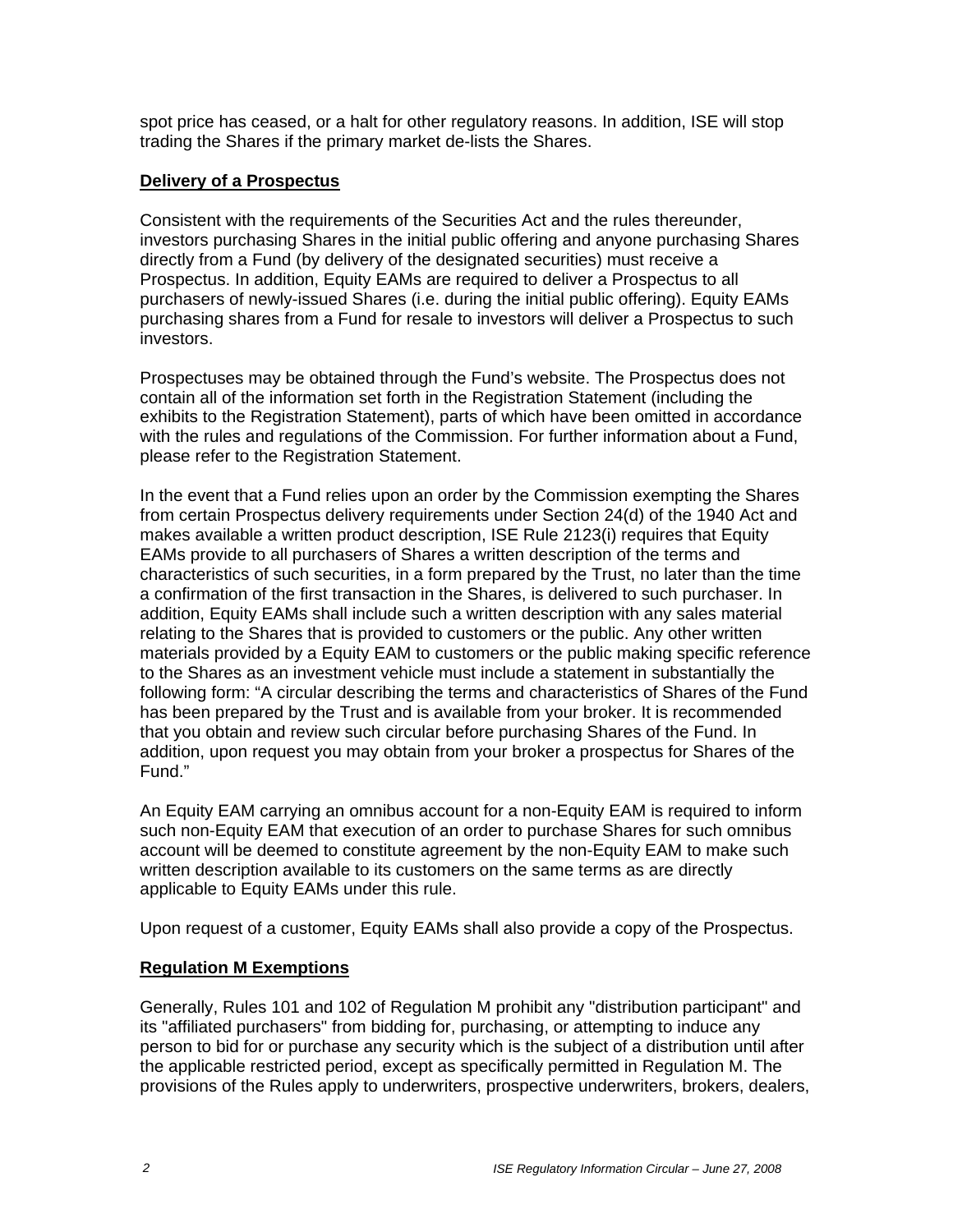and other persons who have agreed to participate or are participating in a distribution of securities.

The SEC has granted an exemption from Rule 101 under Regulation M to permit persons participating in a distribution of the Shares to engage in secondary market transactions in such Shares during their participation in such a distribution. The SEC has also granted an exemption pursuant to paragraph (e) of Rule 102 under Regulation M to allow the redemption of Baskets during the continuous offering of shares.

### **Section 11(d)(1); SEC Rules 11d1-1 and 11d1-2**

Section 11(d)(1) of the Act generally prohibits a person who is both a broker and a dealer from effecting any transaction in which the broker-dealer extends credit to a customer on any security which was part of a new issue in the distribution of which he participated as a member of a selling syndicate or group within thirty days prior to such transaction. The SEC has clarified that Section 11(d)(1) does not apply to broker-dealers that are not Authorized Participants (and, therefore, do not create Baskets) that engage in both proprietary and customer transactions in Shares in the secondary market. This relief is subject to specific conditions, including the condition that such broker-dealer (whether or not an Authorized Participant) does not, directly or indirectly, receive from the fund complex any payment, compensation or other economic incentive to promote or sell the Shares to persons outside the fund complex, other than non-cash compensation permitted under NASD Rule 2830(I)(5)(A), (B) or (C). The SEC also has taken a noaction position under Section 11(d)(1) of the Act that broker-dealers may treat Shares, for purposes of Rule 11d1-2, as "securities issued by a registered open-end investment company as defined in the Investment Company Act" and thereby extend credit or maintain or arrange for the extension or maintenance of credit on Shares that have been owned by the persons to whom credit is provided for more than 30 days, in reliance on the exemption contained in the rule.

The SEC has also taken a no-action position under Section 11(d) of the Exchange Act if an Authorized Participant ("AP") extends or maintains or arranges for the extension or maintenance of credit on Shares in reliance on the class exemption granted in the Letter re: Derivative Products Committee of the Securities Industry Association ("SIA") (November 21, 2005), provided (1) that the AP does not receive from the Trust, directly or indirectly, any payment, compensation or other economic incentive to promote or sell the Shares to persons outside the Trust, other than non-cash compensation permitted under NASD Rule 2830(I)(5)(A), (B), or (C); and (2) the AP does not extend, maintain or arrange for the extension or maintenance of credit to or for a customer on Shares before thirty days from the start of trading in the Shares (except as otherwise permitted pursuant to Rule 11d1-1). (See letter from Catherine McGuire, Chief Counsel, SEC Division of Market Regulation, to Securities Industry Association, Derivative Products Committee, dated November 21, 2005.)

**This Regulatory Information Circular is not a statutory prospectus. Equity EAMs should consult the iShares prospectuses and the Fund's website at www.iShares.com for relevant information.**